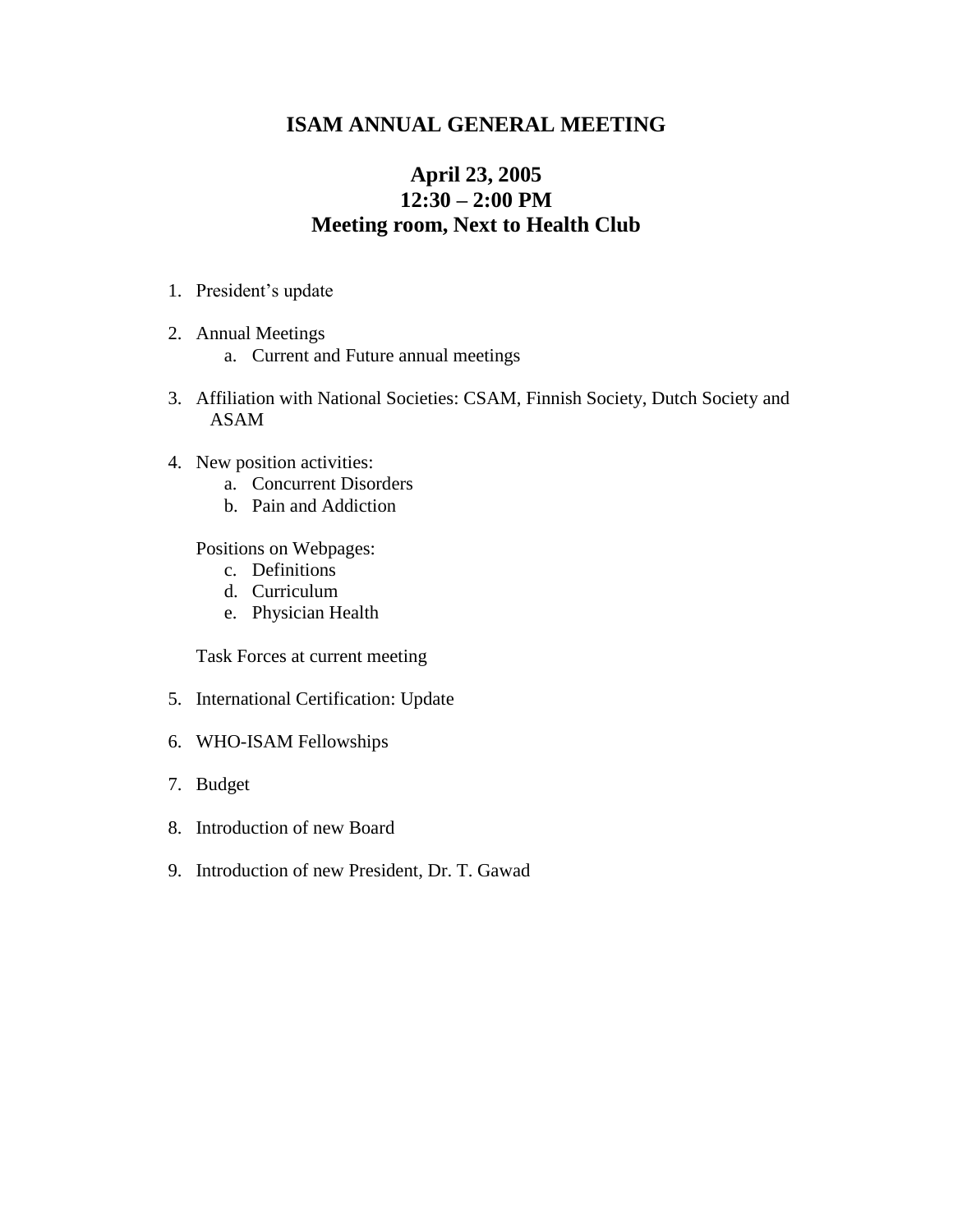## **ISAM BUSINESS MEETING MINUTES Mar del Plata, April 23, 2005**

- 1. Meeting called to order by Dr. el-Guebaly at 12:50.
- 2. Minutes of last meeting and an Agenda were distributed to ISAM members in attendance. Motion by T. Gawad, seconded by M. Galanter to accept the Minutes of 2004. Carried.
- 3. Recognition of Local Organizing Committee for all their hard work: Presentation of Plaques of Appreciation to Dr. Maria Delgado-Pich, Dr. Jorge Gleser and Dr. Graciela Lucatelli.
- 4. Plaque presented to Dr. Doug Talbott as the organizer behind the inaugural ISAM meeting in Palm Springs 1999.
- 5. Update of next annual meetings:
	- Oporto, Portugal, Sept 26-30, 2006
	- Cairo, Egypt, Oct 22-25, 2007
- 6. Thanks expressed and plaques of appreciation presented to Founding Board Members who will now be stepping down from the Board of Directors:
	- Dr. C. Brewer
	- Dr. M. Delgado
	- Dr. J. Gleser
	- Dr. F. Poldrugo
	- Dr. D. Talbott
- 7. Brief update on ISAM-WHO Fellowships and what has been learned from our two years' experience. In future preference will be given to neighboring countries that fall under the World Bank low and mid-low classifications.

Presentation of Certificates to the 2005 WHO-ISAM Fellowship Awardees and a presentation of a photograph from Dr. M. Delgado:

- Dr. Mohamed Alafifi, Palestine
- Dr. Gihan El-Nahas, Egypt
- Dr. Elena Reyes Flores, Honduras
- Dr. Monica Farias, Uruguay
- Dr. Luis Lopez Chau, Peru
- Dr. Alfarin Rahmia Movegher, Iran
- 8. Update on the International Certification Exam which will be held for the first time in Cairo, September 2005.
- 9. Update on Affiliation with National Societies and the approval by Board to establish two Categories:

| Category A | Financial support per member                      |
|------------|---------------------------------------------------|
| Category B | Agreement of goals and Aims and perhaps like ASAM |
|            | a Memorandum of Understanding                     |

10. Update on Positions papers.